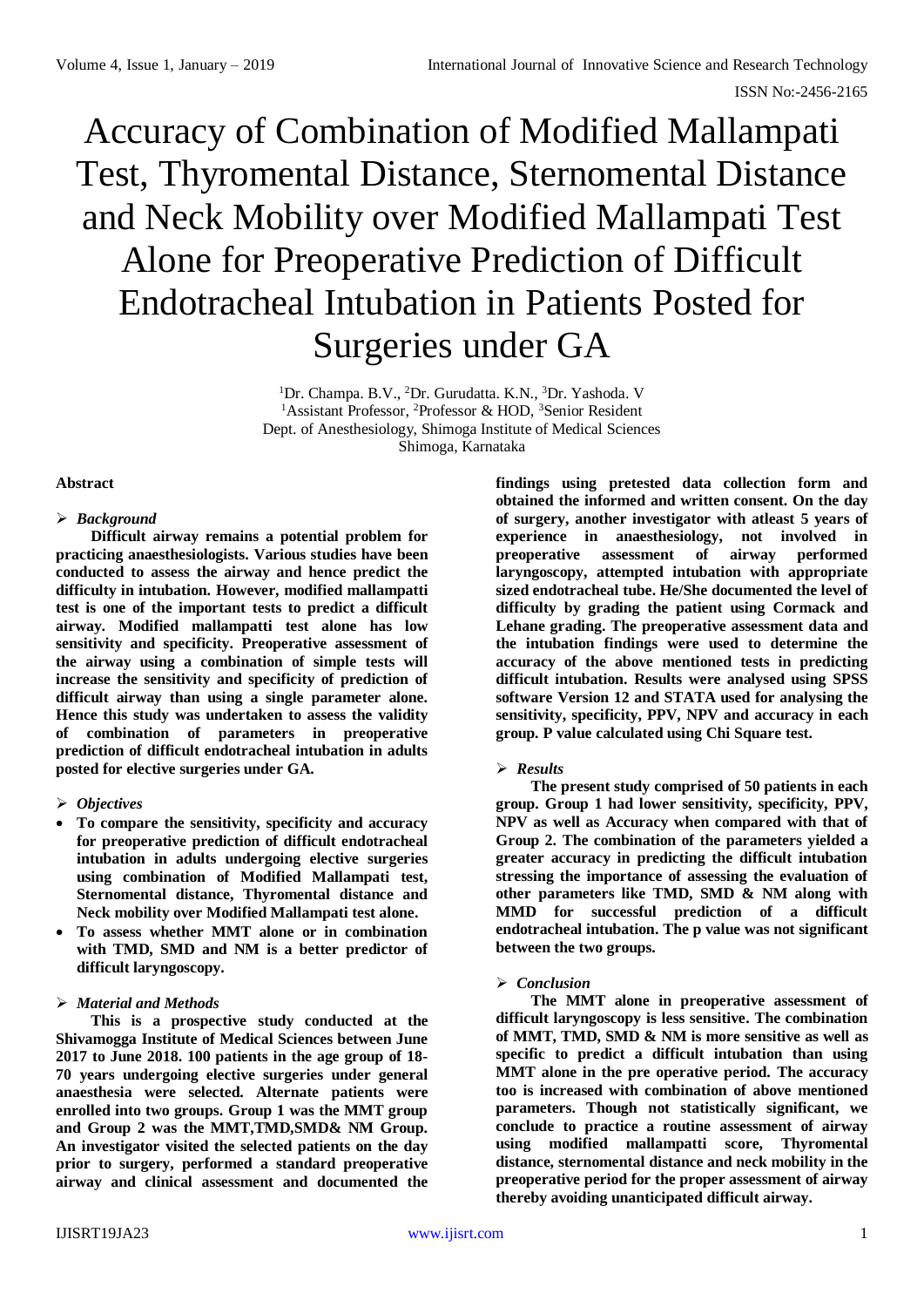#### ISSN No:-2456-2165

*Keywords:- Difficult Intubation, Modified Mallampatti Test(MMT), Thyromental Distance(TMD), Sternomental Distance(SMD), Neck Mobility(NM), Cormack Lehane(C-L) Grading.*

# **I. INTRODUCTION**

An important responsibility of an anesthesiologist is to maintain a patent airway in anesthetized patients. Failure to secure the airway and interruption of gas exchange, for even a few minutes, can result in catastrophic outcome such as brain damage or even death.<sup>[1]</sup>

Unanticipated difficult intubation is not only a threat to patient's life, but often evaluates the skill of an experienced anesthesiologist. Even though the reported incidence of unanticipated difficult intubation in anesthesia is rare, it often leads to disastrous respiratory complications.[2] Thus, to predict a possible difficult airway on time is of utmost importance.

Difficult airway remains a potential problem for practicing anaesthesiologists. Various tests are performed to evaluate airway. But none of the available indices are able to predict all difficult intubations.[3] Modified Mallampati test is widely used for preoperative prediction of difficult intubation. When used as a single examination, the Modified Mallampati test is of limited value in predicting difficult intubation because of the low sensitivity and specificity.<sup>[4]</sup> Other frequently used parameters include Thyromental distance, Sternomental distance and Neck mobility. Literature has shown uses of different preoperative measurement parameters in predicting difficult intubation. However, limited information is available on effect of combining these parameters in enhancing the validity of parameters. Hence, this study was designed in an attempt to determine the accuracy of combination of parameters like TMD, SMD, NM along with MMT than MMT alone in the preoperative period for predicting difficult intubation in patients undergoing elective surgeries under GA.

# **II. OBJECTIVES**

- To compare the sensitivity, specificity and accuracy for preoperative prediction of difficult endotracheal intubation in adults undergoing elective surgeries using combination of Modified Mallampati test, Sternomental distance, Thyromental distance and Neck mobility over Modified Mallampati test alone.
- To assess whether MMT alone or in combination with TMD, SMD and NM is a better predictor of difficult laryngoscopy.

# **III. MATERIAL AND METHODS**

After obtaining the Institutional Ethics Committee approval, this prospective study was designed on 100 patients undergoing elective surgeries under GA at Shivamogga Institute of Medical Sciences, Shivamogga in the period between June 2017 to June 2018. Informed

written consent was obtained from all the patients. Patients in the age group 18-70 years of ASA status 1 & 2 were enrolled in the study. Apparent malformations of the airway, Swellings, scars and contractures in front of the neck, patients with intraoral growth, patients unable to communicate, Cervical spine pathologies and BMI >40 were excluded from the study. All the patients were assessed preoperatively using MMT, TMD, SMD and Neck mobility by one investigator. Alternate patients were enrolled into two groups. Group 1 was the MMT group. Group 2 was the group with combined parameters of MMT, TMD, SMD, and NM. These findings were correlated with the laryngoscopic view of the glottis under GA, using Cormack and Lehane classification, performed by another experienced (more the 5 years) anaesthesiologist not involved in the preoperative assessment.

The parameters assessed were as follows

Modified Mallampati Classification(MMT)<sup>[5]</sup>

- Class I: Faucial pillars, uvula, and soft palate are visualized.
- Class II: Base of the uvula and soft palate are visualized.
- Class III: Soft palate only is visualized.
- Class IV: Hard palate only is visualized.

MMT class 1 & 2 was considered as easy airway and MMT class 3 & 4 was considered as difficult airway.

Thyromental distance was measured from the tip of the mentum to the thyroid notch with the head extended and mouth closed. Distance < 6.5 cm was considered as difficult airway.<sup>[6]</sup>

Sternomental distance was measured from the sternal notch to the tip of mentum with the head extended. Distance  $\lt$ 12.5 cm was considered as difficult airway.[7]

The Neck mobility was assessed visually with the patient in facing directly to the examiner with his head erect, then he was asked to extend the head maximally and the examiner estimates the angle traversed by the occlusal surface of upper teeth.[8]

Cormack and Lehane Grading:[9]

- Grade 1- Visualization of the entire laryngeal aperture;
- Grade 2 Visualization of only the posterior portion of the laryngeal aperture
- Grade 3 Visualization of only the epiglottis
- Grade  $4 No$  visualization of the epiglottis or larynx

Grade 1 & 2 was considered as easy intubation and Grade 3 & 4 was considered as difficult intubation

Preoperatively an investigator visited the patients on the day prior to the surgery and performed a standard preoperative airway and clinical assessment and documented the findings using pretested data collection form and obtained the informed and written consent. Detailed airway assessment was done using the following parameters for prediction of difficult airway. All the parameters were assessed with the patient in sitting position.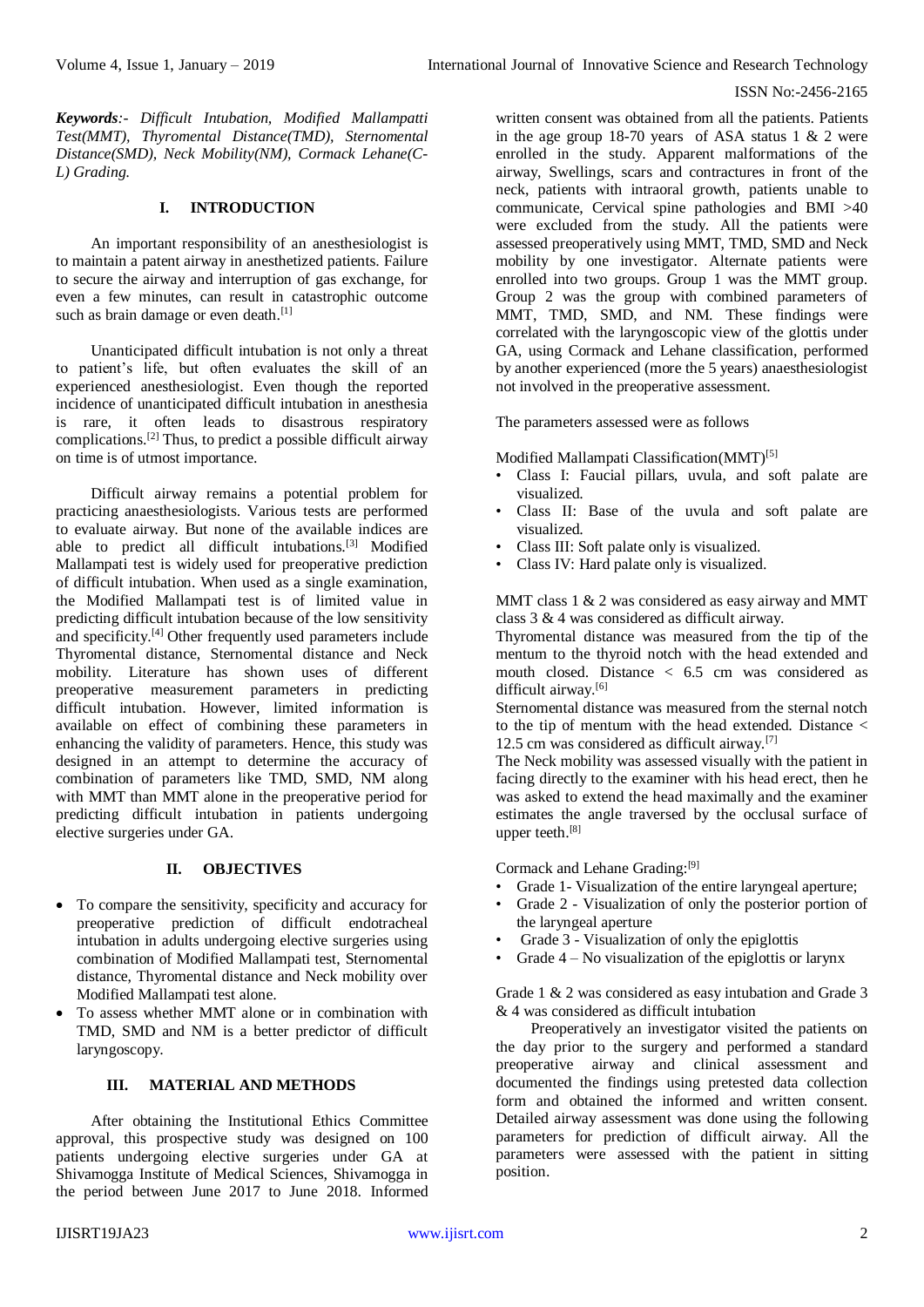ISSN No:-2456-2165

On the day of surgery, Standard general anesthesia was administered to the patients under standard monitoring consisting of ECG, non-invasive blood pressure, SpO2 and ETCO2. Intravenous access was secured with 20 G cannula and crystalloid infusion stated slowly. After premedication with Inj. Glycopyrrolate 0.2mg, Inj. Midazolam 1mg and Inj Pentazocine 0.4-0.5 mg/kg IV was administered. Anesthesia induced with Inj. Propofol 2mg/kg IV and after confirming bag mask ventillation, Inj. Vecuronium 0.1mg/kg IV administered. Later ventilated with oxygen for 4 minutes allowing for complete skeletal muscle relaxation. The Intubation was attempted by another investigator with at least 5 years of experience in anaesthesiology not involved in preoperative assessment of airway of the patient, using either No. 3 or No. 4 Magill blade and intubation was done with appropriate size endotracheal tube. [10] Difficult airway cart was kept ready and consisted of McCoy blades, stylet, bougie, LMA and cricothyrotomy sets. External laryngeal pressure was used when required. Details of the maneuvers used were documented. He/She then documented the level of difficulty by grading the patient using Cormack and Lehane grading. All the patients were monitored throughout the surgery and successfully reversed and extubated.

# *Method of data collection*

The study population were evaluated in two groups. Alternate patients were enrolled in two groups.

Group 1 : Modified Mallampatti scale

Group 2 : Combination of Modified Mallampatti scale, Sternomental distance, Thyromental distance and Neck mobility

The preoperative assessment data and the intubation findings were used to determine the accuracy of the above mentioned tests in predicting difficult intubation.Data was analysed using SPSS software version 12. Sensitivity, specificity, positive and negative predictive values and accuracy were calculated for both groups using STATA. P

value determined using Chi Square test. P value <0.05 was considered statistically significant.

#### Statistical terms:

True positive was a difficult intubation that had been predicted to be difficult

False positive was an easy intubation that had been predicted to be difficult

True negative was an easy intubation that had been predicted to be easy

False negative was a difficult intubation that had been predicted to be easy

Sensitivity is the percentage of correctly predicted difficult intubations as a proportion of all intubations that were truly difficult, i.e., true positives/ (true positives  $+$  false negatives)

Specificity is the percentage of correctly predicted easy intubations as a proportion of all intubations that were truly easy, i.e., true negatives/(true negatives + false Positives)

Positive predictive value is the percentage of correctly predicted difficult intubations as a proportion of all predicted difficult intubations, i.e., true positives/(true positives+false positives)

Negative predictive value is the percentage of correctly predicted easy intubations as a proportion of all predicted easy intubations, i.e., true negatives/(true negatives +false negatives)

Accuracy is the percentage of correctly predicted easy or difficult intubations as a proportion of all intubations, i.e., (true positives + true negatives)/(true positives+ true negatives+ false positives+ false negatives).

Sample size calculated for sensitivity and specificity of two models by considering 5% Alpha level and 80% power. Sample size calculated using software "R".

 $Z = 1.28$ ,  $p = 0.5$ ,  $c = 0.05$ ,  $P = 250$ 

$$
S = Z^{2*} p^*(1-p) / c^2 = 163
$$

New sample size for  $P = 250$  is  $N = S / 1 + (1-S)/P$  $N = 163 / 163 + 162/250 = 98.90 = 99$  rounded off to 100 Therefore  $n1 = 50$  and  $n2 = 50$ 

**IV. RESULTS**

|         |                  |           |        | C-L grade |        |
|---------|------------------|-----------|--------|-----------|--------|
|         | <b>MMT</b>       |           | 1&2    | 3&4       | Total  |
| Group 1 | 1&2<br>Easy      | Frequency | 30     | $\,8\,$   | 38     |
|         |                  | %         | 85.7%  | 53.3%     | 76.0%  |
|         | 3&4<br>Difficult | Frequency | 5      | 7         | 12     |
|         |                  | $\%$      | 14.3%  | 46.7%     | 24.0%  |
| Total   |                  | Frequency | 35     | 15        | 50     |
|         |                  | %         | 100.0% | 100.0%    | 100.0% |

Table 1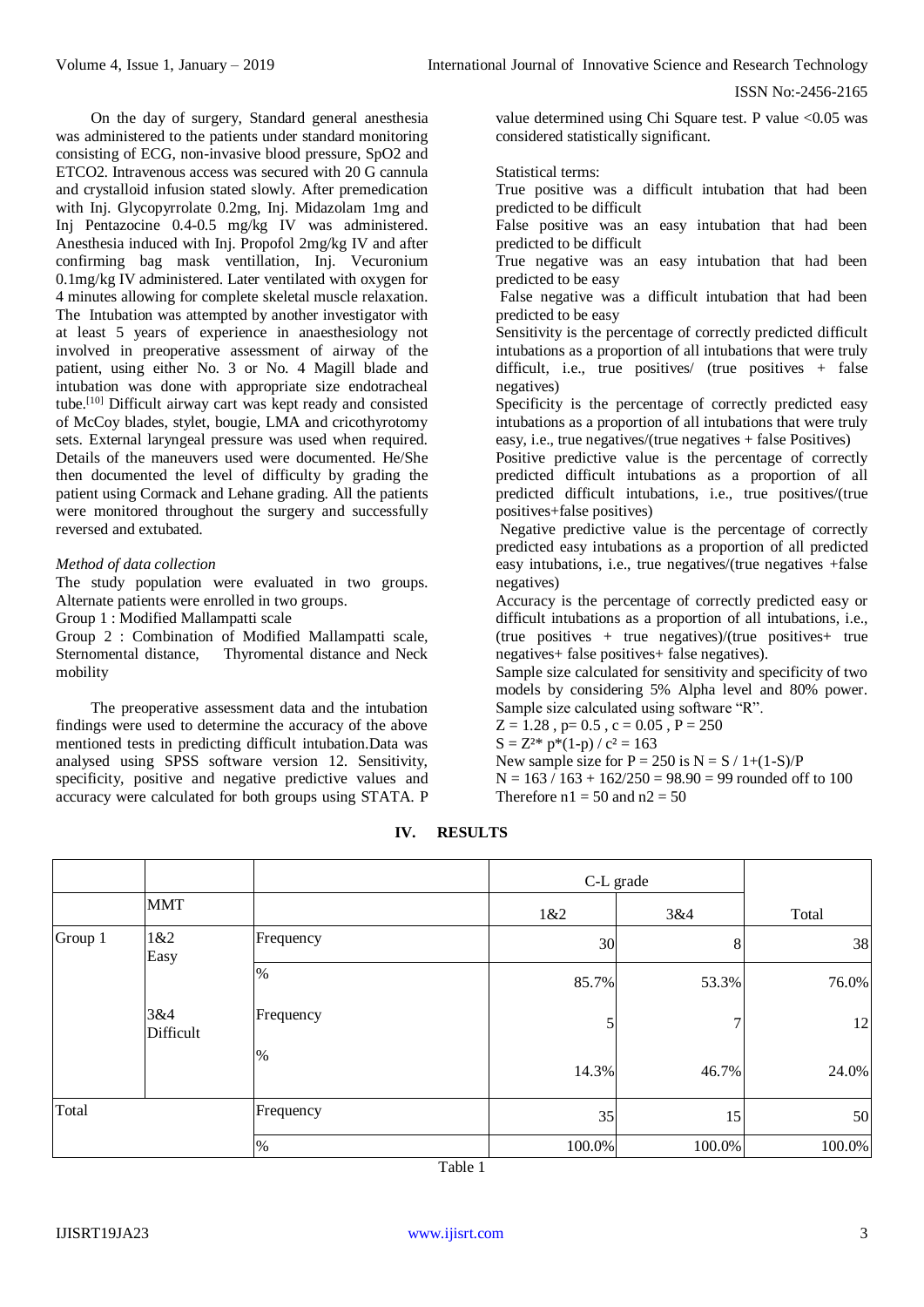|         |                                |           |               | C-L Grade |        |  |
|---------|--------------------------------|-----------|---------------|-----------|--------|--|
|         | MMT,TMD,<br><b>SMD&amp; NM</b> |           | 1&82          | 3&4       | Total  |  |
| Group 2 | Easy                           | Frequency | 31            | 4         | 35     |  |
|         |                                | $\%$      | 91.2%         | 25.0%     | 70.0%  |  |
|         | Difficult                      | Frequency |               | 12        | 15     |  |
|         |                                | $\%$      | 8.8%          | 75.0%     | 30.0%  |  |
| Total   |                                | Frequency | 34            | 16        | 50     |  |
|         |                                | %         | 100.0%<br>--- | 100.0%    | 100.0% |  |

Table 2



| ٧ |
|---|
|---|

| <b>Satistics</b>          | Group   | Value   | 95% CI           | p-value |  |
|---------------------------|---------|---------|------------------|---------|--|
| Sensitivity               | Group 1 | 46.67%  | 21.27% to 73.41% | 0.11    |  |
|                           | Group 2 | 75.00%  | 47.62% to 92.73% |         |  |
| Specificity               | Group 1 | 85.71 % | 69.74% to 95.19% | 0.71    |  |
|                           | Group 2 | 91.18 % | 76.32% to 98.14% |         |  |
| Positive Predictive Value | Group 1 | 58.33%  | 34.55% to 78.78% | 0.398   |  |
| (PPV)                     | Group 2 | 80.00%  | 56.69% to 92.44% |         |  |
| Negative Predictive       | Group 1 | 78.95 % | 69.62% to 85.99% | 0.27    |  |
| Value<br>(NPV)            | Group 2 | 88.57 % | 76.72% to 94.80% |         |  |
| Accuracy                  | Group 1 | 74.00%  | 59.66% to 85.37% | 0.13    |  |
|                           | Group 2 | 86.00%  | 73.26% to 94.18% |         |  |

Table 3

Group 1 had sensitivity of 46.67% but increased to 75% in group 2.The specificity increased from 81.71% in group 1 to 91.18% in group 2 in predicting the difficult airway with the combination of MMT with TMD, SMD & NM. The PPV increased to 80.00% in group 2 compared to 58.33% in group 1 and the NPV had remarkable variation from 78.95% in group 1 to 88.57% in group 2.The accuracy

increased by 12% i,e 74% in group1 to 86% in group 2, thus stressing the importance of assessing the evaluation of other parameters like TMD, SMD & NM along with MMD for successful prediction of a difficult endotracheal intubation, thereby avoiding the dreaded unanticipated airway challenge to any anesthesiologist.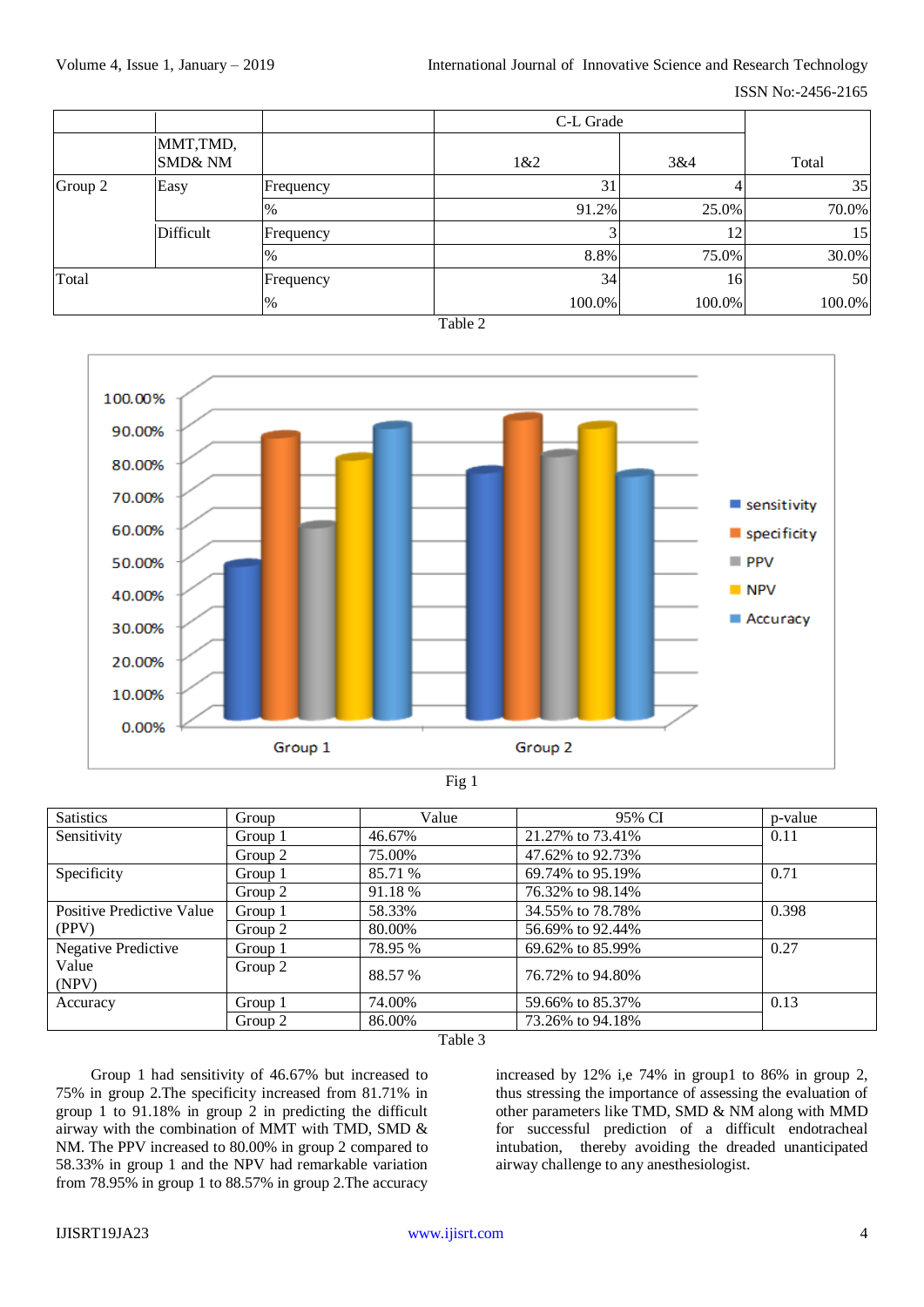ISSN No:-2456-2165

# **V. DISCUSSION**

Unanticipated difficult endotracheal intubation is a dreaded challenge any anaesthesiologist can face with. The American Society of Anaesthesiologists define difficult airway as the clinical situation in which a conventionally trained anesthesiologist experiences difficulty facemask ventilation of the upper airway, difficulty with tracheal intubation, or both.<sup>[11]</sup>

Many bedside simple evaluation of the airway for preoperative assessment are available with the Modified Mallampatti score  $[12,13]$  being the most commonly and widely used. The other available yet less commonly used bedside and simple tests are Thyromental distance, Sternomental distance, Neck mobility, ULBT, BMI, neck circumference and many more but none have been proved as the gold standard in predicting the accuracy of a difficult airway. Preoperative assessment of the airway using a combination of simple tests will increase the sensitivity and specificity of prediction of difficult airway than using a single parameter alone.**[14]**

Wajekar et al., 2015 conducted a study on prediction of ease of laryngoscopy and intubation using Upper Lip Bite Test, Modified Mallampatti Classification, and Thyromental Distance in Various Combination. They concluded that all three screening tests for difficult intubation have only poor to moderate discriminative power when used alone. Combinations of individual tests add some incremental diagnostic value.<sup>[15]</sup>

Honarmand et al., 2015 conducted a study on comparison of five methods in predicting difficult laryngoscopy using neck circumference(NC), neck circumference to thyromental distance ratio(NC/TMD), the ratio of height to thyromental distance(RHTMD), upper lip bite test(ULBT) and Mallampati test(MMT). They concluded that RHTMD and ULBT as simple preoperative bedside tests have a higher level of accuracy compared to NC/TMD, TMD, NC, MMT in predicting a difficult airway.[5] In an another study conducted by same author in 2014 comparing between hyomental distance ratios(HMDR), ratio of height to thyromental(RHTMD), modified Mallamapati classification test(MMT) and upper lip bite test(ULBT) in predicting difficult laryngoscopy of patients undergoing general anesthesia, they concluded that the HMDR is comparable with RHTMD and ULBT for prediction of difficult laryngoscopy in the general population, but was significantly more than for MMT.<sup>[16]</sup>

Ambesh et al., 2013 conducted a study on combination of the Modified Mallampati score, Thyromental distance, Anatomical abnormality, and Cervical mobility (M-TAC) predicts difficult laryngoscopy better than Mallampati classification. They concluded that the M-TAC scoring system has provided a higher sensitivity and specificity in predicting difficult laryngoscopy in comparison with Mallampati classification.[17]

Milan Adamus et al., 2010 conducted a study on Mallampati test as a predictor of laryngoscopic view. They concluded that when used as a single examination, the Modified Mallampati test is of limited value in predicting difficult intubation.[18]

In our study, MMT alone as a predictor of difficult airway has low sensitivity. There is remarkable increase in the sensitivity from 46.7% to 75%. The combination of parameters in airway assessment also has yielded a better specificity from 85.71% in group1 to 91.18% in group 2. Hence the probability of anticipating a difficult intubation is more with the use of multi parameters like MMT, TMD, SMD and NM.

The increase in the PPV and NPV in group 2 suggests that the combination of the various parameters used in the study is a better predictor to rule out a difficult intubation.

The accuracy of the combination of above mentioned parameters for predicting a difficult airway has increased by 12% as compared with that of MMT alone (74% in group 1 vs 86% in group 2)

Studies that assess the sensitivity, specificity, predictive values for a diagnostic prediction show a variable result usually because of the different criteria used by different investigators.

The present study has limitations like exclusion of difficult airways, obese patients and also presence of inter subject variability. The study population may be less and a larger sample size could result in more accurate prediction of accuracy of the prediction of difficult intubation.

# **VI. CONCLUSION**

In summary , we conclude that using simple bedside evaluation tests like TMD, SMD & NM along with the routinely used MMT could more accurately predict the difficult endotracheal intubation.

# **REFERENCES**

- [1]. Caplan RA, Posner KL, Ward RJ, Cheney FW. Adverse respiratory events in anesthesia: A closed analysis. Anesthesiology 1990; 72:828‑33.
- [2]. Rudolph C, Henn-Beilharz A, Gottschall R, Wallenborn J, Schaffranietz L. The unanticipated difficult intubation: rigid or flexible endoscope? Minerva Anestesiol 2007;73:567e74.
- [3]. Khan RM. Airway assessment. In: Khan RM editor. Airway Management. 4th ed. Hyderabad: Paras Medical Publisher; 2011. p. 14.
- [4]. Biomed Pap Med FacUnivPalacky Olomouc Czech Repub. 2010 Dec; 154(4):339–344.
- [5]. Mallampati SR: Recognition of the difficult airway. In Benumof JL, editor: Airway management principles and practice, St Louis, 1996, Mosby, p. 132.